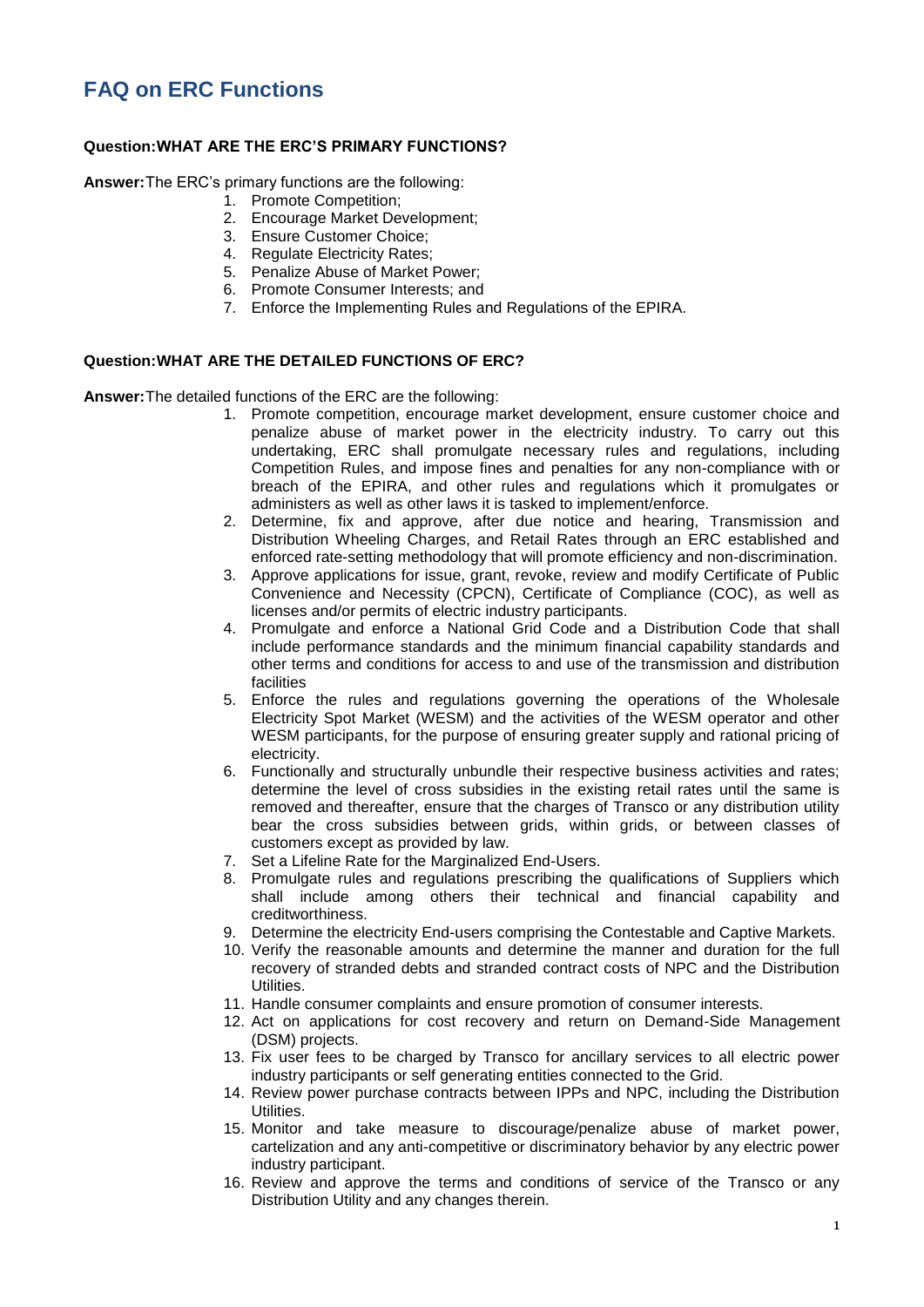- 17. Determine, fix and approve a universal charge to be imposed on all electricity endusers.
- 18. Test, calibrate and seal electric watt-hour meters.
- 19. Implement pertinent provisions of R.A. No. 7832 or the Anti-Pilferage of Electricity Law.
- 20. Fix and regulate the rate schedule or prices of piped gas to be charged by duly franchised gas companies which distribute gas by means of underground pipe system.

## **Question:UNDER THE ERC'S APPROVED ORGANIZATIONAL STRUCTURE, WHAT ARE THE DIFFERENT SERVICES AND ITS FUNCTIONS?**

**Answer:**The following are the different Services with the following functions:

1. Regulatory Operations Service (ROS)

Responsible for recommending and enforcing the rules, regulations, standards and methodologies adopted by the Commission.

- Prepares studies and makes recommendations regarding electric rates and tariffs including transmission and distribution wheeling charges, cross subsidies, universal charge, lifeline rates and other related issues;
- Conducts investigations and makes recommendations related to violations by the participants in the electric industry of the standards, rules and regulations issued by the ERC; and
- Prepares and recommends revisions to the various standards promulgated and enforced by ERC and conducts the necessary studies related thereto, including individual distribution utility system losses. Evaluates the Compliance Plans to the Philippine Grid and Distribution Codes, evaluates the expansion, rehabilitation and development projects of the TRANSCO and distribution utilities.
- 2. Market Operations Service (MOS)
	- Makes recommendations with supporting studies in all pending matters before the Commission including issuance of Certificates of Compliance, licenses for suppliers of electricity, contestable markets, wholesale electricity spot market, anti-competitive behavior and other matters as directed by the CEO; and
	- Establishes dispute resolution procedures.
- 3. Consumer Affairs Service (CAS)

Responsible for handling consumer complaints and ensure the adequate promotion of consumer interests.

- Provides the consumers with timely, relevant and complete information on electricity matters that affect their interest;
- Encourages electricity consumers to air their complaints and grievances against any participant/player in the electric industry, or even the ERC or any of its operating units or personnel, who may be perceived or actually known as working against the interest of the consumers/end-users;
- Acts on complaints/grievances by referring it to the office/operating unit concerned for immediate action/resolution;
- Sets up mechanisms/procedures for responsive, fair and acceptable actions on complaints/grievances;
- Designs programs/systems to prevent, eliminate, or eradicate potential sources of consumer complaints/grievances, in coordination with participants/players in the electric industry;
- Recommends sanctions against any participant/player/ERC personnel who has been proven as working against the interest of consumers/end-users, or rewards/incentives to participants/players with no record of complaints from consumers/end-users; and
- Exercises functional and administrative supervision over the Visayas/Mindanao offices.